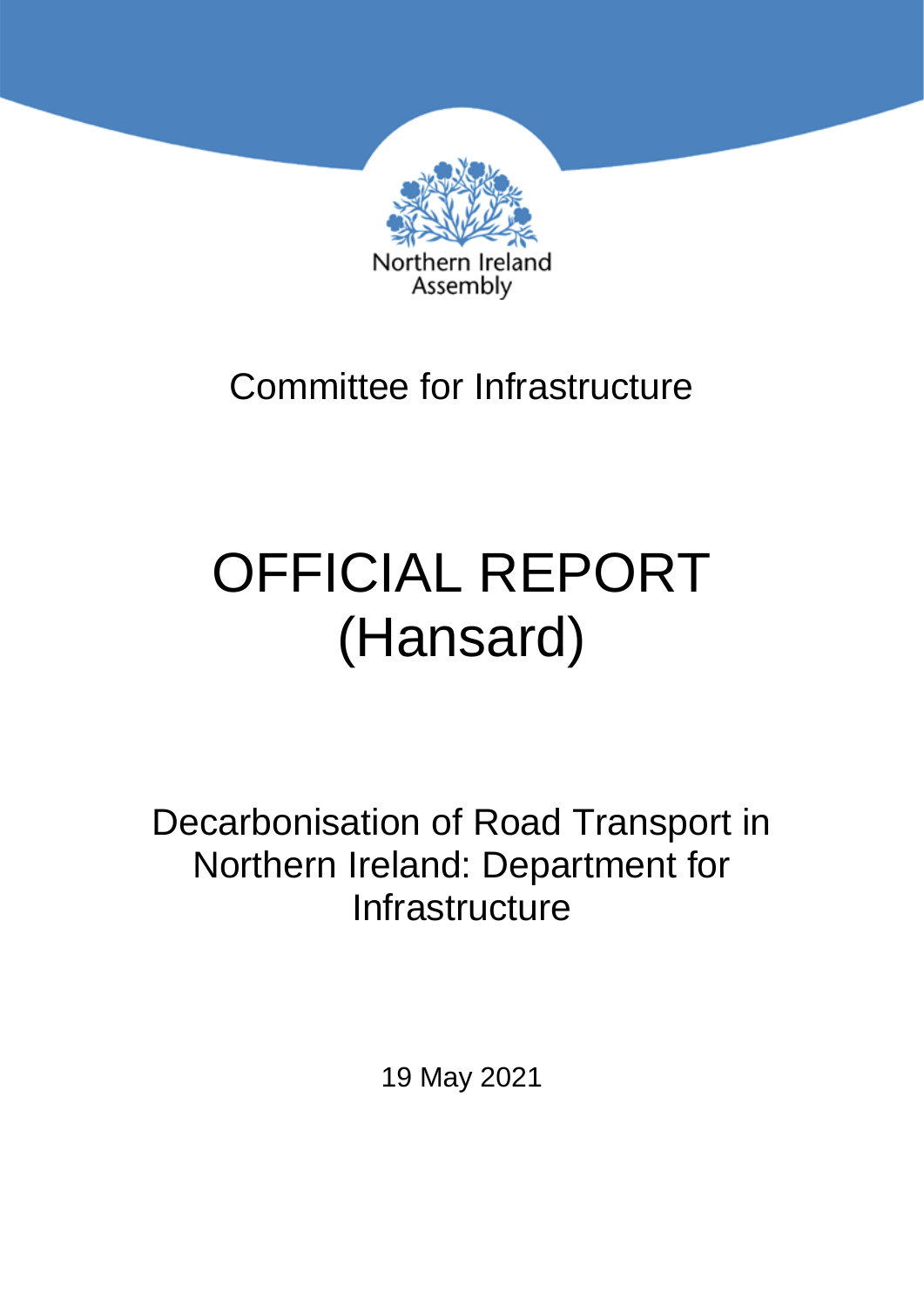### NORTHERN IRELAND ASSEMBLY

## Committee for Infrastructure

Decarbonisation of Road Transport in Northern Ireland: Department for Infrastructure

19 May 2021

#### **Members present for all or part of the proceedings:**

Miss Michelle McIlveen (Chairperson) Mr David Hilditch (Deputy Chairperson) Ms Martina Anderson Mr Roy Beggs Mr Cathal Boylan Mr Keith Buchanan Mrs Dolores Kelly Ms Liz Kimmins Mr Andrew Muir

#### **Witnesses:**

Mrs Claire Cockerill **Department for Infrastructure** Ms Liz Loughran **Department for Infrastructure**<br>Mr Chris McLean **Department for Infrastructure** Department for Infrastructure Ms Jackie Robinson Department for Infrastructure

**The Chairperson (Miss McIlveen):** I welcome, attending via StarLeaf, Liz Loughran, the director of transport policy; Jackie Robinson, director of the public transport division; Claire Cockerill, the head of transport policy and climate change; and Chris McLean, head of the Translink sponsor unit. You are all very welcome this morning. Who is leading off? Is it Jackie or Liz?

**Ms Liz Loughran (Department for Infrastructure):** Chair, I will start, if that is OK.

**The Chairperson (Miss McIlveen):** That is great. Thank you very much.

**Ms Loughran:** Thanks, Chair, and thanks for the invitation to brief Committee members on decarbonising road transport and, in particular, the opportunity to respond to your inquiry. If it is OK with you, Chair, I will make a few opening remarks, and I will then hand over to Jackie, who will do the same. We will then answer members' questions.

As you said, I am the director of DFI's transport policy division. I am also the Department's walking and cycling champion. Jackie Robinson is the director of DFI's public transport division. We are also joined by Claire, who is the head of transport policy and climate change branch, and Chris McLean, who is the head of the Translink sponsor unit.

We have been doing a lot of work on decarbonisation since the return of the Assembly and since Ministers took up post, and the Minister is strongly supportive of being ambitious in any actions that we take to address the climate change emergency. She strongly supports a green recovery, and she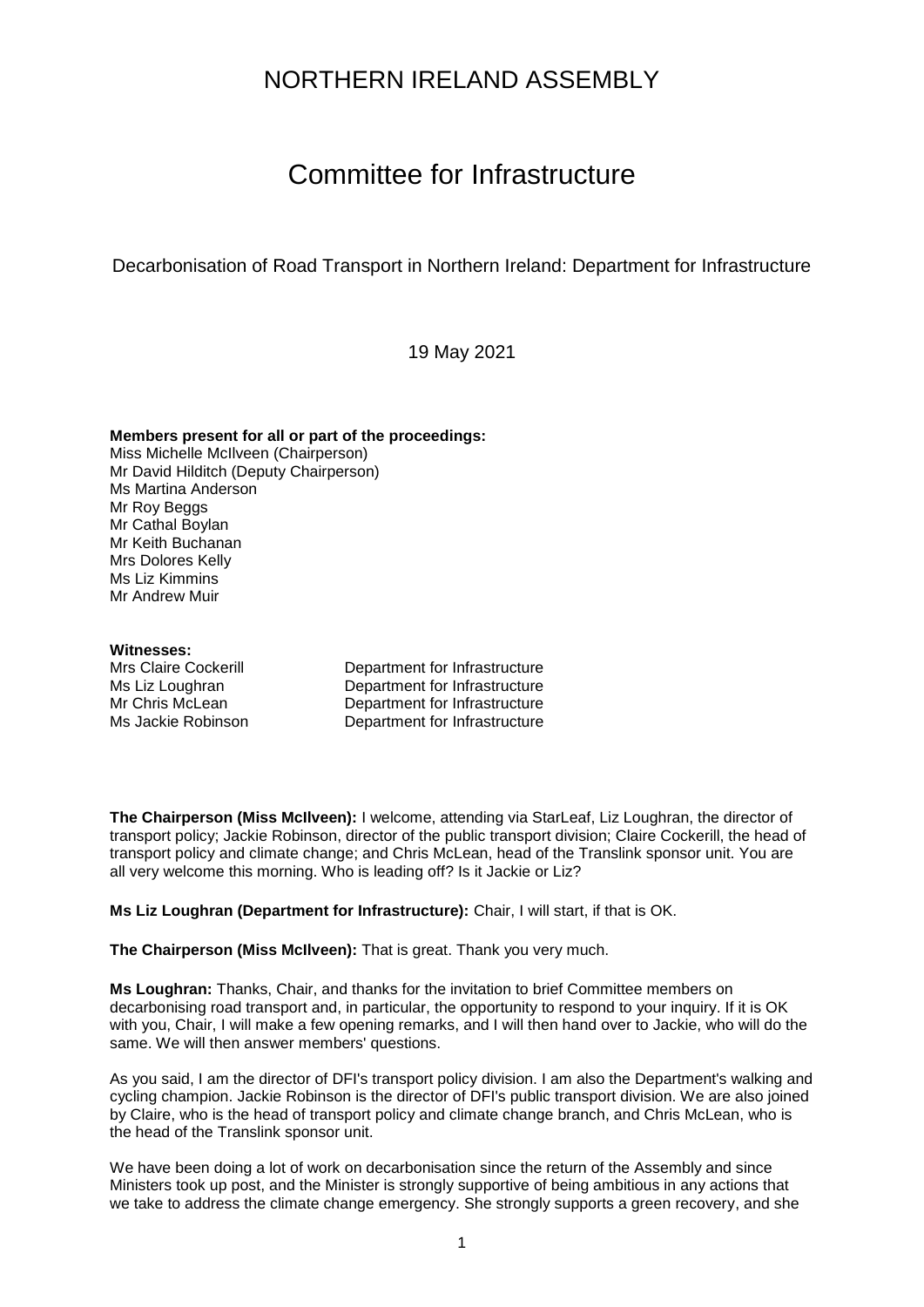is also committed to working in partnership with Executive colleagues to help deliver the necessary changes. You have the briefing paper that we sent, so I will quickly outline some of the key areas of policy development that the Department is taking forward. You will get more detail in that briefing paper; this will be a quick sprint through. Transport is the second-highest producer of greenhouse gas emissions here. It accounts for about 23% of emissions and about 33% of energy consumed. If we are to be successful on decarbonisation, we will have to achieve efficient, cleaner energy, and we will have to think very carefully about how we use that energy and look at some of our wider policies and at how we travel and why we travel.

The Minister has had us working on the development of policy options to decarbonise the transport sector, and our main work on that to date has been on the transport theme in development of the new energy strategy for Northern Ireland, which is, obviously, led by the Department for the Economy. The strategy addresses the strategic energy issues, including the response to climate change and the UK Government's 2050 net zero carbon target. To help with that, we have set up a working group that brings all the key stakeholders in, including a range of government, non-government and industry reps.

Last year, we completed the analysis of the transport responses to the energy strategy call for evidence. The call for evidence showed pretty clear support for a travel hierarchy approach, which means, first, focusing on measures to reduce travel, then promoting active travel and public transport, and, finally, switching to low- and zero-emission vehicles. The responses also highlighted the need to promote the use of low-emission public transport; the need to invest in walking and cycling infrastructure; the need to incentivise uptake of electric vehicles (EV); and the need to upgrade and expand the EV charge point infrastructure. They also pointed out that more work was required to incentivise the use of green hydrogen, biofuels and alternative fuels for heavy vehicles.

We took all the information that had been provided by the public and stakeholders during the call for evidence and used it to develop proposals, which are set out in the energy strategy options paper that was published for public consultation at the very end of March. That identifies all the measures and options that we think are required to help achieve zero carbon emissions and reduce energy use across a number of sectors.

Specifically on the transport side that includes measures to promote modal shift, focusing on the need to reduce vehicle miles, encouraging active travel and use of public transport, and also exploring more place-based solutions to change the distances that people actually need to travel. We have also looked at measures to support the transition from fossil fuels to zero-emission vehicles, focusing on the next steps that will be required to achieve decarbonisation through electrification of vehicles and the use of alternative fuels.

That consultation will close on 30 June. We are hoping to get more feedback from the public on, first, whether we have picked up all the key issues from the call for evidence and, secondly, whether it looks like a logical strategy and way forward as we develop the Department's response. We are also conscious that, on many of those issues, the Department does not have expertise. We have, therefore, commissioned four research pieces, which, we hope, will provide us with more information and more of an expert view. Those four research pieces are about active travel and modal shift; electrification of transport; greening of the public-sector fleet; and, finally, alternative fuels in the transport sector. We expect the output from those research pieces in the next few weeks. We will feed that in, together with the information that we have from the options consultations, and that will allow Minister Mallon to finalise the policy options that are included in the final strategy.

Outside of the strategy, we are working with colleagues across the NICS to develop work on climate change. That includes, as you will know, the development of a multi-decade green growth strategy. There is a lot of work in that area at the moment. We are trying really hard to ensure that we make the connections, and that the work that we do in one area feeds into the others. Therefore, for example, the energy strategy work on decarbonisation has clear read across to the climate change work. Obviously, we will bring the feedback on climate change and green growth into our work on the energy strategy.

Transport is a devolved matter, and we are taking a lot of the policy work forward. However, there are a number of areas where policy and legislation that have been developed at Westminster will extend to Northern Ireland with regard to vehicle transport and policy work that will also have an effect on decarbonisation. Some of it is headline material. The Prime Minister's plan is to bring forward the ban on the sale of diesel and petrol vehicles from 2035 to 2030. We are, therefore, working with officials in the Department for Transport (DfT) and the Office for Zero Emission Vehicles (OZEV) to understand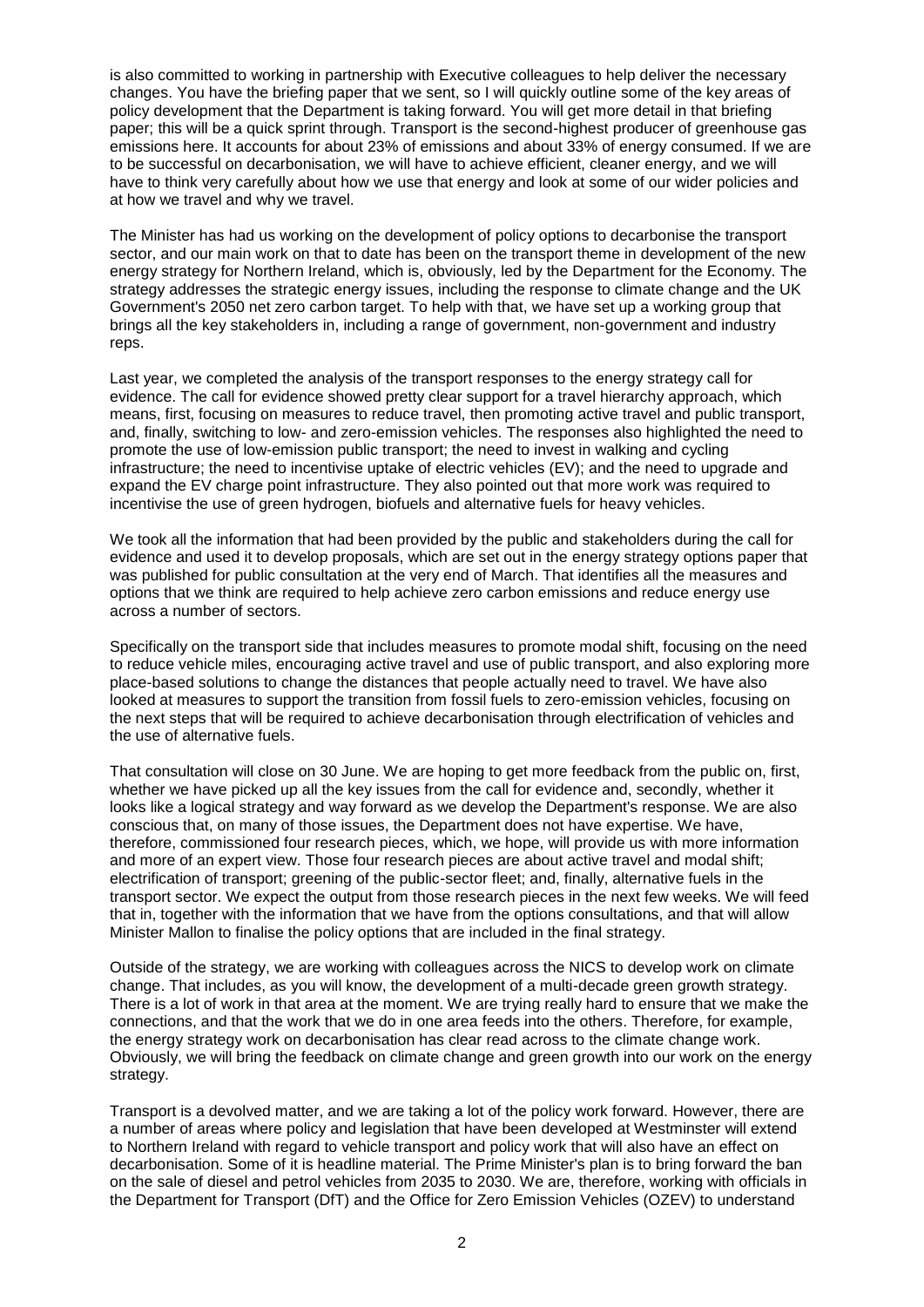the work that they are doing and to help them to understand what that means for Northern Ireland. In addition to that, Minister Mallon is seeking clarity from the Secretary of State for Transport on the allocation of funding to support Northern Ireland in the transition to cleaner, greener transport.

We are also working with Whitehall officials on the UK-wide transport decarbonisation plan to make sure, again, that the Northern Ireland context is properly represented. That plan is due in spring or summer and will address some of the strategic energy issues and the responses to climate change. We intend to use that work to shape Northern Ireland's policy.

Along with the policy work, the Minister is looking at other initiatives through which we can support the decarbonisation of transport. Last year, the Minister announced the blue-green infrastructure fund as a catalyst for positive infrastructure and cultural change. Within that fund, a number of relevant projects promote low- or zero-emission transport and reduce reliance on the internal combustion engine. For example, investment in greenway projects and walking, cycling and other active travel investments. We have procured, as a small pilot project, a couple of electric vans to replace end-of-life petrol and diesel vehicles in the Department. We are running that as a pilot, hoping to learn from it and see to what extent we can roll that out across the Department. If we can make it work in the Department, that will give more information for rolling it out across the public sector and greening the whole fleet.

We are also looking at filters to reduce emissions on the Strangford ferries. You have just had a presentation about electric vehicles, focusing particularly on charging. Since 2010, we have been working to try to support the introduction of electric vehicles. The network that was developed by the former Department for Regional Development was commercialised in 2015, spun out to the Electricity Supply Board (ESB) and is now operated on a commercial basis. That is in line with what happened in the rest of these islands. You heard, and we are well aware, that the commercialisation here has seen some quite significant market failure issues. That needs to be addressed but, because of the commercial realities, we need to look at the market and work out what gaps the market is not going to fill and what we need to fill. It is a very nascent market; it is very fast-moving. We need to make sure that we have the right number of charge points and the right type of charge points in the right places. There are an awful lot of players on the field. It is very complex and we are trying to work through it bit by bit at the moment. We are working with stakeholders, the energy strategy from the working group and the research, and we hope that that will give us a clearer sense of the way to go.

The Minister has also done other things to support the growth of electric vehicles. She introduced changes to the planning system through permitted development rights. That came into play in December and is intended to make it easier to site the points. She has contributed the match funding for the INTERREG project, which you discussed earlier, for rapid transport points. She has also written a number of times to OZEV and the Energy Saving Trust, that administers the fund for council-run, onstreet residential charging points. First, she wanted to make sure that councils in the North could access the fund, and, secondly, we have had a number of discussions with OZEV and the councils about the lack of uptake. We are working to put a process in place that will support the councils in those applications.

Finally, we have been talking and working with ESB about how to repair the current points, extend the network and make it reliable enough to be chargeable. There are a number of very significant challenges because it is commercial. We have taken advice from the Departmental Solicitor's Office on vires issues for the Department. There is also a number of state-aid issues that we are trying to work through at the moment. It is complex, but the Minister is keen to make progress.

Finally, before I pass over to Jackie, we are considering the introduction of a range of alternative fuels that could replace petrol and diesel for areas where electric will not work. We are looking at hydrogen, compressed natural gas and liquefied natural gas as sources of interim solutions for decarbonising the heavy goods sector. We are part of a steering group with Belfast Metropolitan College and the private sector for the INTERREG hydrogen project, GenComm. That project has provided the platform for the introduction of hydrogen buses to the Translink fleet. On that note, I will pass to Jackie who will talk more about the Translink interventions.

**Ms Jackie Robinson (Department for Infrastructure):** Thanks, Liz. Good morning, Chair and members. Thank you for the opportunity to address you today. I will take a couple of minutes to provide an overview of the work being taken forward to decarbonise the public transport sector.

Minister Mallon has made addressing climate change one of her key priorities. She is focusing on delivering clean public transport. However, the cost of doing that will be significant. At the moment, the full cost of decarbonising the bus and rail network is estimated at £3 billion over the next 15 to 20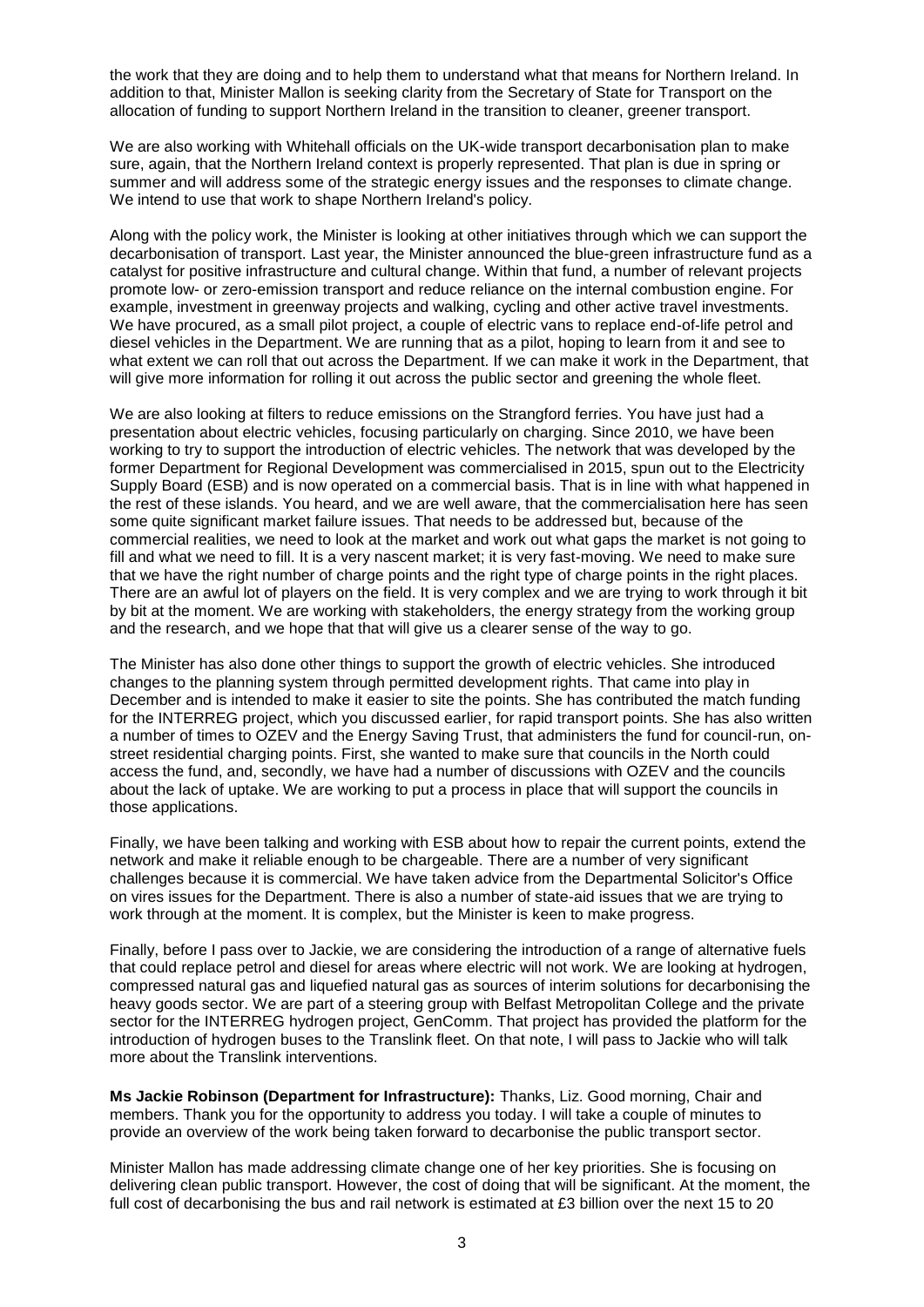years. Those figures are broad, capital estimates based on the prevailing market rates for fleet replacement, associated infrastructure and the electrification of the rail network. However, as technology develops, the figure will come down.

Minister Mallon has already invested significantly in moving our public transport bus fleet to zero emissions. You will be aware that, in February 2020, she announced the Translink procurement of three hydrogen buses from Wright Bus as part of the Northern Ireland hydrogen project. That project will see the first hydrogen buses, and in conjunction with Energia, the first hydrogen refuelling station in Ireland. The vehicles entered service in our public transport network in December 2020. I know that the Committee had an opportunity to view the buses just before they went into service. Translink is leading the way on zero-emission public transport vehicles.

In addition, Minister Mallon committed £50 million capital funding, under the New Decade, New Approach agreement, for the purchase of 100 zero-emission vehicles by Translink over the next two years. The vehicles will be made up of 80 battery-electric buses and 20 hydrogen-fuel-cell buses. It is anticipated that the first vehicles will go into service in Belfast during the spring of next year, before being rolled out to Derry. These are the first steps in achieving the Minister's ambition for the full decarbonisation of public transport.

Minister Mallon has also outlined her ambitions for our rail network as an alternative to road-based transport. She has highlighted that she is keen to do all that she can to explore how we can progress rail improvements within the budgetary envelope available to her. In seeking to realise the untapped potential that rail offers to address regional imbalance and deliver multiple benefits across our island, Minister Mallon has commissioned a number of pieces of work to improve our rail network. These include commissioning feasibility studies to bring phase 3 of the upgrade of the Derry to Coleraine line back on track — no pun intended — while also bringing forward studies for additional halts and a halfhourly service between Belfast and Derry.

With regard to further expansion of the rail network, the Minister is keen to take a strategic view on how we prioritise investment. The all-island strategic rail review, which Minister Mallon announced last month along with Minister Ryan, will allow us to consider the rail network across the island to view how we can improve it for everyone. It reflects the commitment under the New Decade, New Approach agreement to examine the feasibility of high- and higher-speed rail connections between Belfast, Dublin and Cork. Minister Ryan and Minister Mallon also have a shared ambition for rail and a commitment to tackling the climate emergency. They are keen that we use the opportunity of the rail review to consider how we can improve the rail network across the island of Ireland, including into the north-west. As a consequence, the remit of the review has been extended to consider the potential for interregional rail, including high- or higher-speed rail links to the north-west; rail connections to international gateways, which are ports and airports; the potential for rail freight; and decarbonisation of the rail network.

While that work is ongoing, Minister Mallon continues to invest, with the purchase of 21 additional carriages for the rail network. She saw the first of those being delivered in March. Those carriages are 20% more fuel efficient than previous trains, and will play a significant role in providing lower-carbon transport when the first of them comes into commission in the autumn. Early plans are also being developed for a replacement for the cross-border Enterprise fleet. As part of that work, low-emission options, including hybrid and full electrification, will be considered.

Chair and members, thank you very much, from Liz and me, for the opportunity to present to you. We are very happy, with our team, to answer any questions that you have.

**The Chairperson (Miss McIlveen):** Thank you both for your presentation. As you heard from the witnesses who presented prior to you, they have concerns about a number of aspects of what you have touched on, particularly around the draft energy strategy and the work that the Department is undertaking. We very much appreciate that you want to do that forensically and get as much data and information as possible from experts in order to create a report that is actually meaningful. However, their concern is that it could take considerable time to see the outworkings of that. They have given information about conversations that they have had with their members, wherein around 58% of those who currently use electric vehicles are actually considering going back to petrol or diesel. That is a retrograde step and not particularly positive news for the Committee to hear.

My questions are really about the timescales for the work that you are carrying out with the Department for the Economy and the conversations that you are having with ESB, because another aspect of the witnesses' concerns was the existing network and the urgency to try to get it up and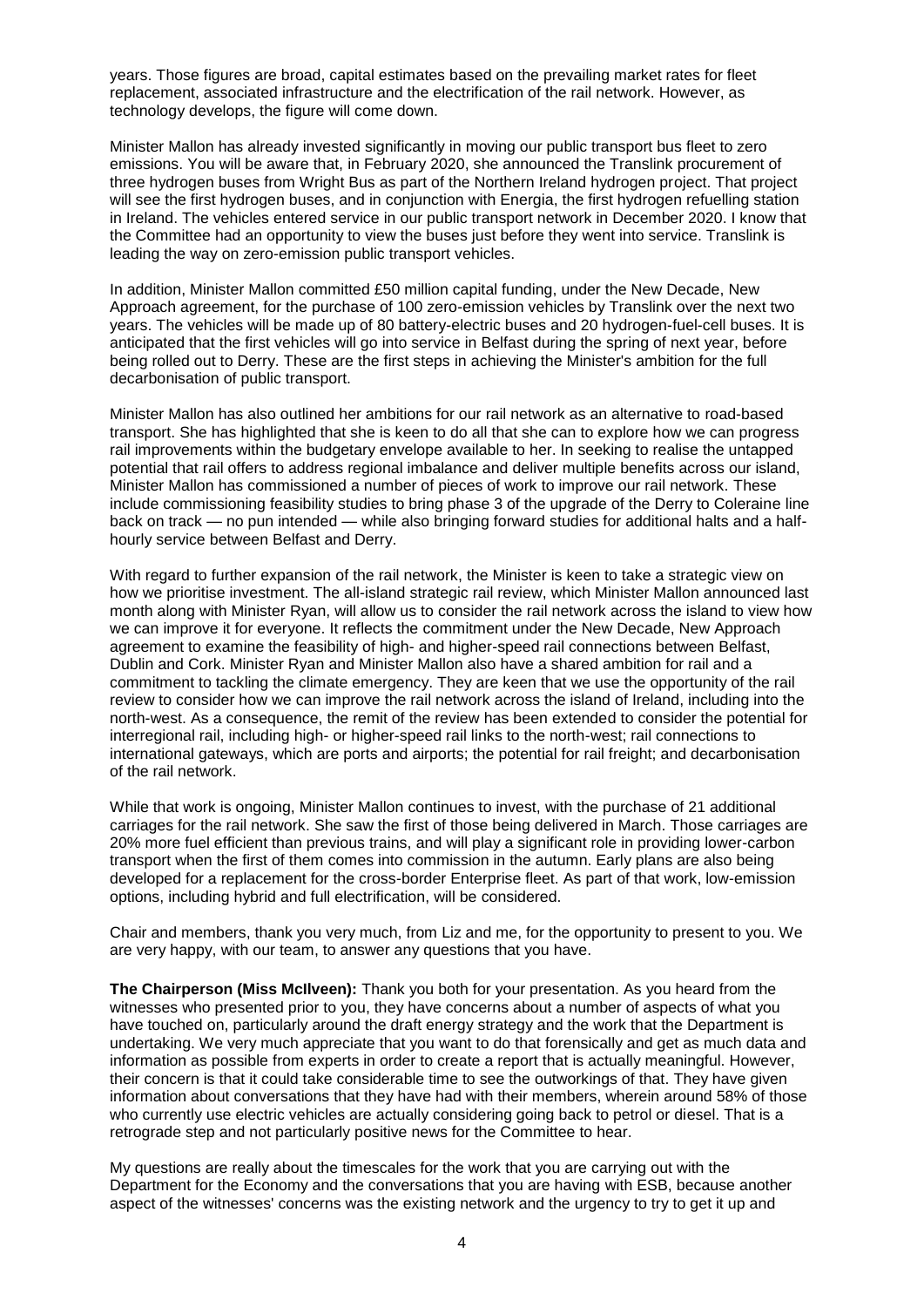running. Can you give us a timescale for the reporting and also for your engagement with ESB? At what stage might you bottom out the complexities that you are experiencing to look at other options?

**Ms Loughran:** I will take the first part of that and then hand over to Claire, who will talk about the detail of the engagement that is going on and the timescales for that work.

My first observation is that electric vehicles are really important, but they are not the most important part of this. There is a lot of work to be done on journey reduction and modal shift. Electric vehicles have a huge amount of embedded emissions in them, so they are part of the solution but not the whole solution. I will hand over to Claire, who will deal with the timetables for the work that we are doing on the charging network.

**Mrs Claire Cockerill (Department for Infrastructure):** As was said in the presentation, the research work that we are doing will be finished by the end of June. The options paper is also due at the end of June, and we expect some of the policy development work at UK level to be finished around that time. It will be a case of putting all of that together in order to inform the development of the final energy strategy, which is due to be published by the end of the year. That said, some ongoing work will be required. For example, one of the options that is being put forward in the energy strategy options consultation is to produce an EV infrastructure plan, which would follow working with stakeholders.

To pick up on the second part of the question, we have had meetings with ESB recently, and we understand that it is putting a replacement programme in place, which will address around 60 of the charge points — 30 of the double-headed charge points — and five rapids as well. We expect that that work will commence quite soon. The Minister is very keen to explore opportunities to support ESB in relation to the existing charge point network. We are looking at opportunities for the Department to provide support but, as Liz said, the procurement rules are complex, as are the state aid issues, so we are working through those. We are also engaging with OZEV and, as Liz said, the Minister has written to Whitehall Ministers to get a better understanding of what support will be forthcoming, such as the 10-point plan and the *[Inaudible owing to poor sound quality]* electric vehicles that was announced at the end of last year.

**The Chairperson (Miss McIlveen):** There seems to be some confusion as to what the Special EU Programmes Body (SEUPB) project with East Border Region would mean for Northern Ireland as regards the number and location of the new charging points. Can you give us some more information about that?

**Mrs Cockerill:** East Border Region is leading on that work. The Department is not involved in the delivery of that work. We have provided match funding. *[Inaudible owing to poor sound quality]*  SEUPB and East Border Region as they are taking forward the delivery aspects of the projects, so they are best placed to advise on that.

**The Chairperson (Miss McIlveen):** A further point that came out of our previous briefing was about whether any consideration is being given to a cross-departmental task force. We are very mindful of the fact that this issue does not fall solely within your remit or that of the Department for the Economy.

**Ms Loughran:** I will take that one, Chairperson. What we have tried to achieve with the transport working group is something that is cross-departmental and cross-sectoral. A number of thematic groups sit under that. It is not just about the Departments; we have tried to bring in the private sector and other players here because of the commercial nature of a lot of this. The Minister is not considering a task force at the moment, because that working group is bringing the stakeholders together. As the energy strategy is developed, we will consider the next steps as we reflect on what has come back in from the options consultation. While we are developing the strategy for moving forward, the answer to the question is not at the moment.

**The Chairperson (Miss McIlveen):** My final question is about the options consultation document. How are you going about that consultation process in order to maximise engagement with stakeholders?

**Ms Loughran:** The consultation is being led by the Department for the Economy, and we have had input into its plan. When we did the work on the call for evidence, we ran some specific transport workshops. We will be looking to have similar transport-specific engagement this time. I do not know whether Claire has anything to add to that.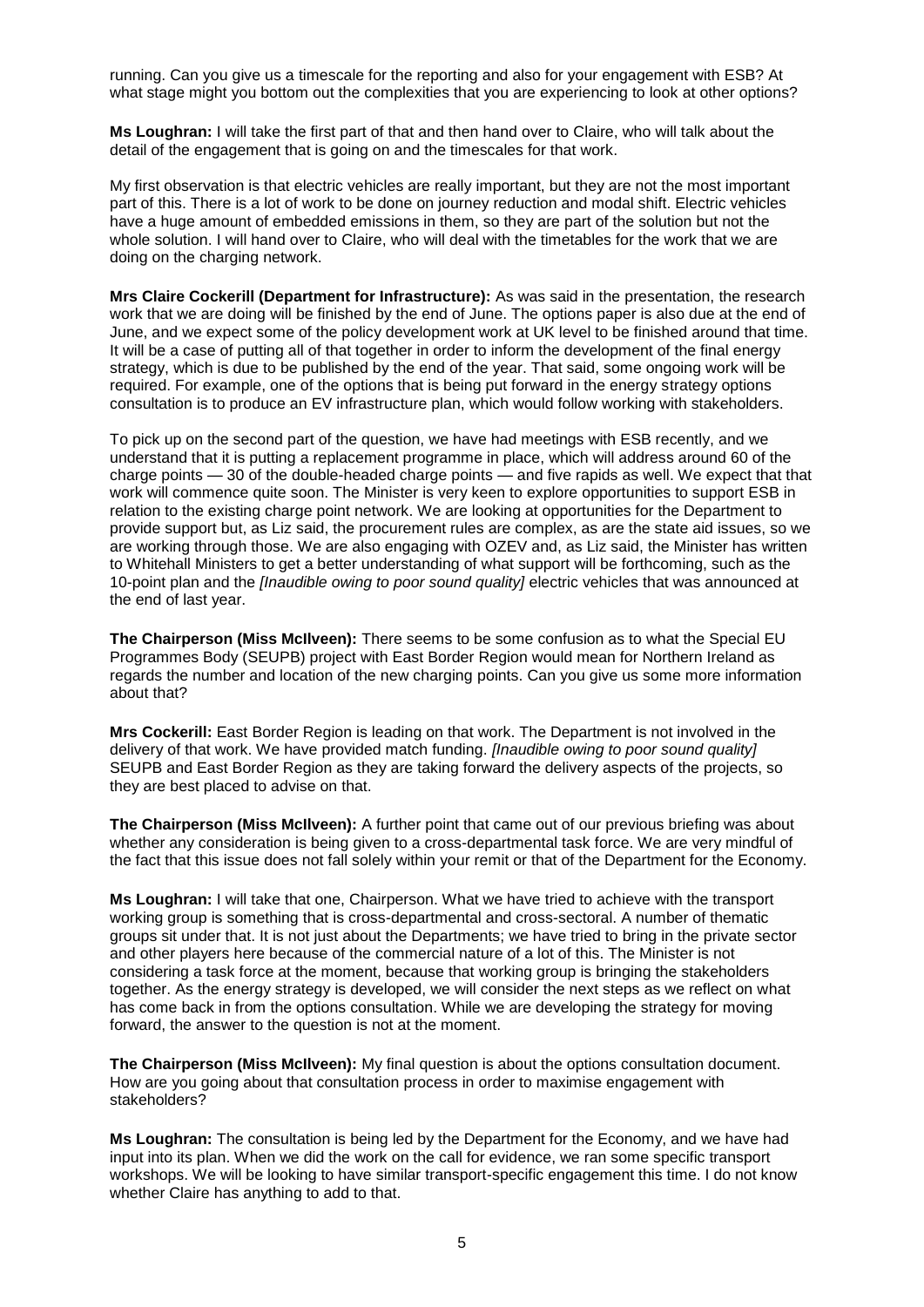**Mrs Cockerill:** The Department for the Economy is organising some stakeholder events. They will cover different elements of the energy strategy. We will be feeding into that process. Hopefully, those events will take place in the next number of weeks, around mid-June.

**Ms Kimmins:** I thank the officials for the presentation. I have just a couple of points. Prior to this session, we had a briefing on the issue of electric vehicles. You indicated that the Minister was engaging with the AERA Minister and the Economy Minister about how they can all work together to encourage greater use of electric vehicles. Can you give us any more detail about the outcome of those engagements?

**Ms Loughran:** At the moment, there have been a number of discussions. Some work has been done in DFI about how the Departments might work together to encourage and deliver that. We are waiting for some more information from the research projects. One of those research projects is designed to help us to look at the sort of charging infrastructure that we need. We need to know what the right infrastructure is, including the right place and time and the right sort of charging points. Once we have that information, it will allow us to have a more informed conversation, particularly with the AERA Minister, about how we might work together to deliver some of that infrastructure.

**Ms Kimmins:** I do not know, Liz, whether you heard the points that I made about funding from the British Government decreasing charging. Has there been any scope for discussion by the Ministers about top-up grants or anything like that, which may help to reduce the barriers to the use of electric vehicles? The Chair mentioned a retrograde step, as people start to think about moving back to petrol and diesel cars because of the issues with charging points. Has that formed part of the discussions that have taken place so far?

**Ms Loughran:** The Minister has written to the Secretary of State for Transport about funding. I am sorry; I caught the last 15 minutes, so I am not sure that I heard all your questions. The sense that some of those programmes were coming to an end is not something that DfT has told us. The Minister is still very much trying to ensure that Northern Ireland gets its fair share and that OZEV is properly engaged with interests here. Significant amounts of money are available at the moment that we are not applying for. Our focus is more particularly on whether we can find a way to support the councils to access that money, rather than putting extra money in from the Department.

**Ms Kimmins:** The lack of uptake from the councils was one of the points that I raised as well. There is certainly a role for the Department to show some leadership and encourage them to do that. The point that I just made was about grant funding for purchasing electric vehicles. We are told that it is being decreased. In the previous briefing, we discussed the possibility of the Department, in conjunction with Economy and DAERA, looking at whether there is potential for us to provide a top-up grant in the North that may help to offset some of that. I wanted to raise that point.

There are a couple of other things, Liz. Regarding active travel, the Department continues to construct shared pathways for cyclists and pedestrians, but I know that best practice suggests that segregated cycle paths should be implemented. In the past five years, over 70% of cycle projects that have been progressed were shared facilities. Will the Department now be moving away from shared pathways to future-proof cycling infrastructure?

**Ms Loughran:** The best practice is contained in a practice note called LTN 1/20.It does not actually say that shared paths should not be used; it says that we should think carefully about their use. For example, if you are in an urban area, the presumption should always be to segregate, particularly in high footfall areas. In other areas, such as more rural areas and areas of long stretches, particularly where there is not high footfall, the guidance suggests that we go with shared footpaths. The job for the Department is to really try to make sure that we get the balance right and do not use shared footpaths that cause conflict where there is high footfall. I am not saying that we have got the balance right yet — we definitely still have work to do — but I want to make it clear that there is a place for shared paths. That is fully in line with the guidance; we just need to be careful about where we use them.

#### **Ms Kimmins:** That is fair enough.

My last point is about rural connectivity. It is important that we note how important connectivity is for everybody but especially in rural areas where people are more dependent on cars and public transport. We need to ensure that rural connectivity is enhanced and not jeopardised. Can you give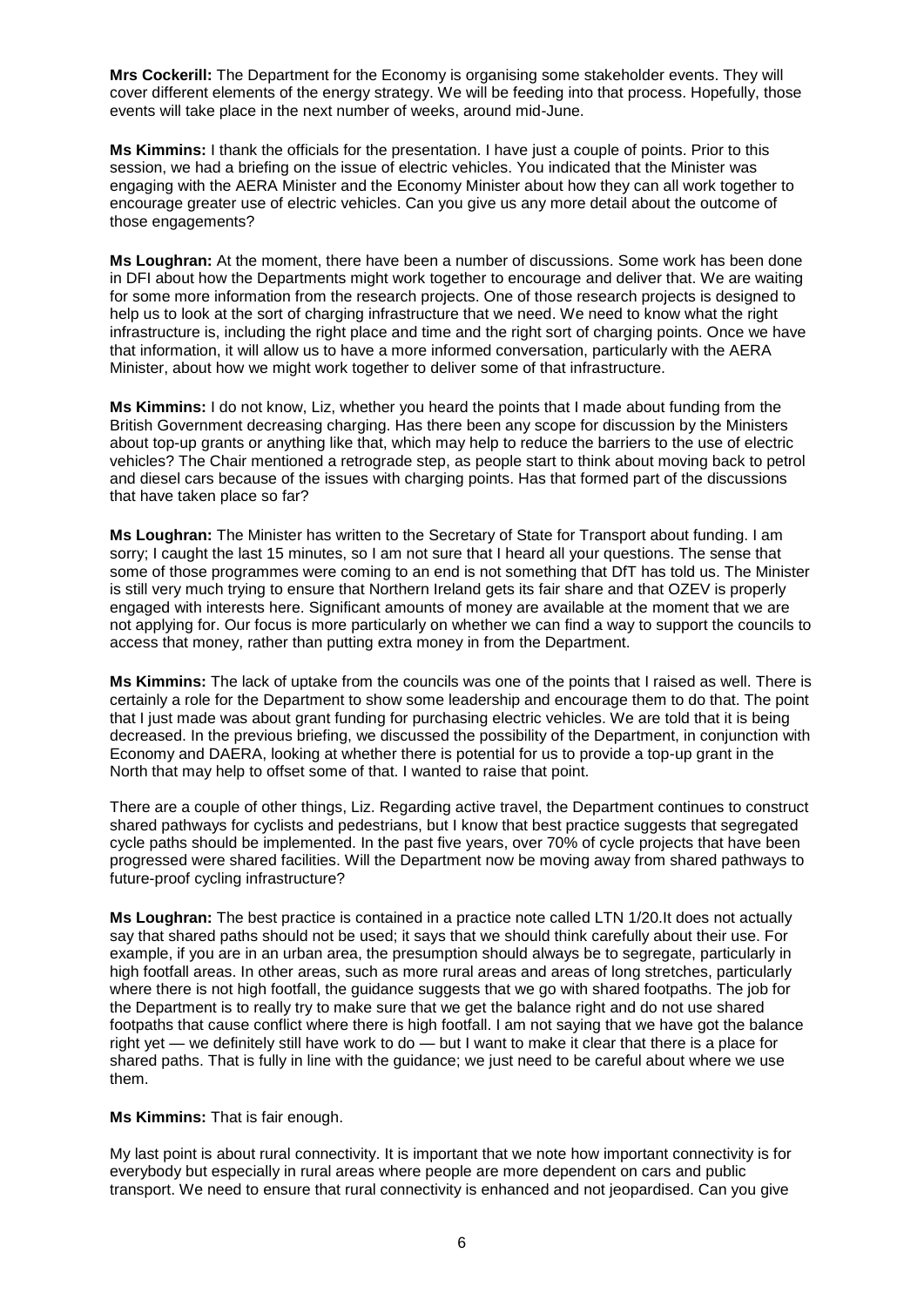me a sense of what considerations the Department has given to the importance of connectivity in rural areas in the context of decarbonisation?

**Ms Loughran:** The transport plans are probably our main route for looking at individual areas and at the different needs of different places. Obviously, the mix on this for decarbonisation will be different wherever you are. Somebody who is living in inner Belfast will find it pretty easy to switch to walking and cycling, whereas somebody who lives a significant distance from services will always have a requirement for a vehicle. In the transport plans, we will work iteratively with the councils as they go through their local development plan process to look at making sure that what we are suggesting in transport terms fits with their local plans. The mix will be different: it has to be because there are different experiences for different people.

#### **Ms Kimmins:** That is fair enough, thank you.

**Mr Beggs:** I am picking up a lot of concerns today about what is happening. In particular, the UK has targets for 2030 and 2035 in the move away from petrol and diesel engines, and the Electric Vehicle Association Northern Ireland has indicated that uncertainty about charging points is putting a considerable number of people off and creating anxiety. So, it appears that there is an objective of *[Inaudible owing to poor sound quality]* but not the delivery on the ground to enable that to happen. You say in your statement:

#### *"ESB has advised that it hopes this work programme will commence over the summer 2021."*

I would have thought that we would be pretty close to that now as the summer starts on 1 June. Has a clear date been given to you for when that work will happen, or are there outstanding issues that may stop it happening?

**Ms Loughran:** Some of the questions about ESB are difficult for me to answer, because it is a commercial proposition and there are commercial sensitivities. As far as we are aware, ESB plans to start the work that it is has promised to do very soon, but the bottom line is that we cannot make it do that work. We can support and try to find ways to help ESB, but it goes back to what I talked about at the beginning: there are quite serious market failure issues in here and issues that have not been seen in other jurisdictions across these islands. Due to the commerciality, we are having to very carefully step through that and try to find out whether we can identify those points of failure and work out what the Department can do to move in without interfering with the commercial market. It is difficult.

As for giving confidence to people, clearly, we do not want to be in a position where people who have already made the leap to electric vehicles start to move away from them because of fears about the charging system. Modern electric vehicles have significantly improved their ranges over the last few years because, obviously, the technology is moving at pace. We expect the majority of charging to take place at home, but there is definitely still a role for charging points across the road network, just to give that confidence to people.

Part of the research work that I referred to will be about making sure that we try to build the points in the right places, and that will be about building points that are commercially viable. Otherwise, in a few years' time, we will be back in this situation saying that, even though we built points at x, y and z, nobody is paying to charge at those points because charging at those points will be more expensive than charging at home. Therefore, the commercial entity that is running them has no incentive to repair them. We are trying to do all the research work now to make sure that we get it right.

**Mr Beggs:** It is certainly vital to put that back in place. On the INTERREG funding and the new network that may emerge, I am surprised to hear that you are unaware of how it is going and the degree of applications. Do you not accept that the Department should be looking at ensuring that there is a strategic location on our main route networks at which the new charging points should be installed, rather than just waiting to see what the outcome is? Has the Department been engaging with local authorities to ensure *[Inaudible owing to poor sound quality]* considered and, hopefully, applied?

**Ms Loughran:** We have had some engagement with SEUPB and the East Border Region. Again, we cannot tell them where to put the points. The Department can offer advice and guidance and is doing so, but the Department cannot direct this.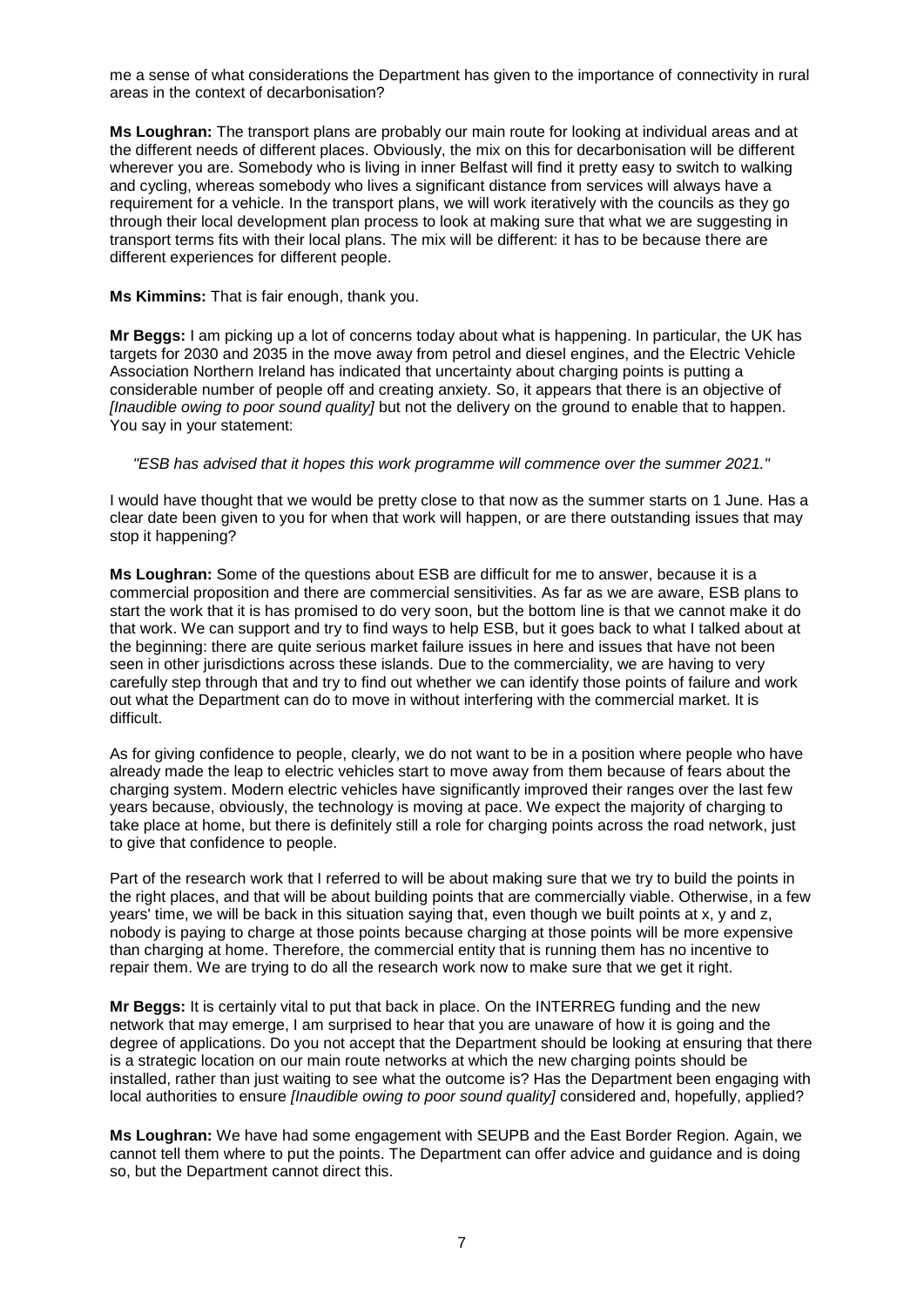**Mr Beggs:** I appreciate that. You need to have local authorities, as I understand it, make applications. My question was whether you have been actively engaging with councils *[Inaudible owing to poor sound quality]* and, indeed, on behalf of everyone.

**Ms Loughran:** Sorry, I am not sure that I caught all of that. There are two sets of engagement with councils. There is one on the on-street residential charge points, and we are very much engaged with councils on that, because that is the one where we are trying to support them to bring the money in from OZEV. On the SEUPB project — the INTERREG project — we are engaging mainly through SEUPB rather than directly with the East Border Region. Claire, I am not sure if there is anything that you can add to give Mr Beggs more detail on that.

**Mrs Cockerill:** I am not in a position, at the moment, to give an update on that. Another area of the Department is engaging with SEUPB, so we can perhaps come back on that.

**Mr Beggs:** OK. I am happy to receive information.

There is ongoing concern that the overall balance of capital investment by the Department has not moved significantly enough towards supporting walking and cycling routes, particularly in urban areas. Are you rethinking your capital investment priorities?

**Ms Loughran:** I do not want to speak for my finance colleagues. However, the Minister established the blue-green infrastructure fund last year, and £20 million was put into it this year. I expect something similar to go into that fund next year. The Minister's focus for the blue-green infrastructure fund this year is on improvements that can be directly delivered by our Roads divisions to the walking and cycling infrastructure. Yes, the Minister is looking at that. I do not know what the overall balance will be. Some of the preliminary figures show a big planned increase in direct expenditure from the Department on the roads network and walking and cycling provision on that network.

**Mr Beggs:** Thanks for that. I understand that smart meters can play an important role in developing electric vehicle usage in Northern Ireland and elsewhere. Is there cross-departmental thinking and discussion to ensure that the necessary infrastructure is put in place, rather than each Department ploughing its own furrow?

**Ms Loughran:** Yes. That is where the interface with the Department for the Economy comes in. Obviously, the Department for the Economy leads on that matter, but we are talking to it through the energy strategy process *[Inaudible owing to poor sound quality]* and reporting what we are doing.

**Mr Beggs:** OK. Thank you.

**Mr Muir:** I am conscious of the time. We will be chucked out of this room soon. Thank you all for coming along. It is appreciated. The last time that I saw Chris, he did not have a beard. Things have changed over the last year.

I have a couple of questions. First, the EV charging issue is a key concern. We are trying to encourage people to make the switch to electric vehicles and, frankly, the charging network is a bit of a shambles. We need to sort that out. The Chair touched on this point earlier: the CBI has recommended and called for an EV charger task force. We are seeing silo departmental working, because we know that the Department for the Economy and the Department for Infrastructure have responsibilities. To my mind, DFI should take a lead. Why on earth can we not get an EV charger task force to drive it forward and to address the issues? I will be honest: I appreciate the work that has been done, but I have no confidence that we will not be sitting here in a year's time discussing the same problems with the poor charger network. We need to turn that around, if we are to be in any way credible in dealing with climate change and the emergency that was declared.

**Ms Loughran:** We have brought a couple of CBI nominations on to the transport working group to pick up the task force concerns. Again, at the moment, I am focused on trying to work through the transport working group rather than setting up a separate structure. The CBI has nominated, and the next meeting will be the first attended by its nominated representatives. I have agreed that we will see how it works. If the CBI feels that it is not working, I will talk to Angela McGowan about a different approach. At the moment, we are trying to push all the work through the transport working group, because that gives us a good link with the Department for the Economy and pulls in its expertise, so that we are not working in silos.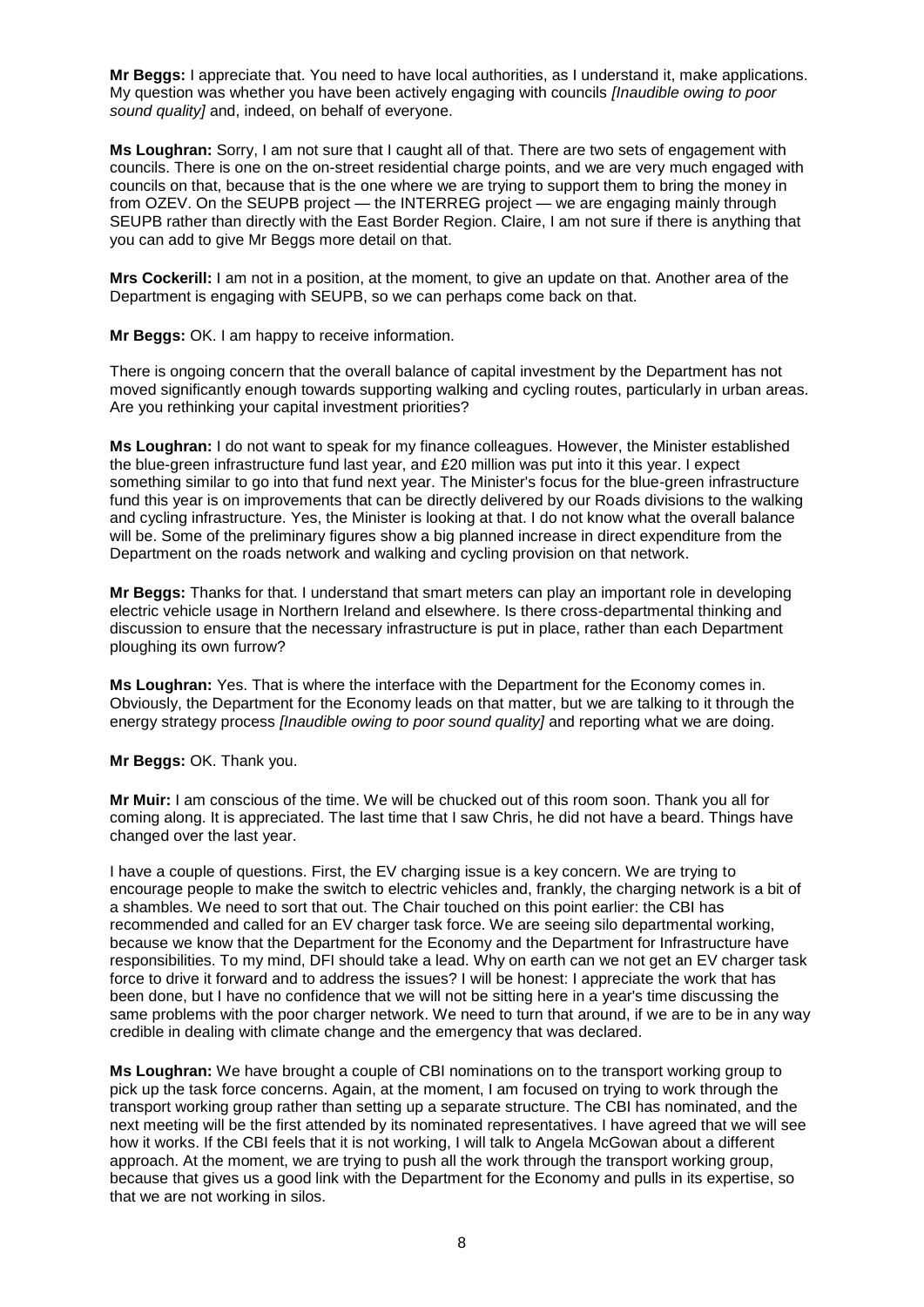**Mr Muir:** We need to be able to go back to people with clear timescales for when we are going to fix the charging network. We do not have that at the moment. When we engage with people who have electric cars and with user groups, all that we can say is that we are listening to them. This morning, we heard about the funding for the chargers and that it will potentially be two for each council area. We need to be able to come back with something a bit more ambitious than what we have. I appreciate that a lot of work has been done and that the Department is involved in so many good things, such as Translink's decarbonisation agenda. However, people are losing the will to live with the whole electric car situation. When people look at having an electric car, they know that the charging network is dreadful. There is nothing authoritative, inspirational or clear from the Department on how to fix that.

**Ms Loughran:** OK. I hear you. The only assurance that I can offer on the Minister's behalf is that she is aware of all the issues and has an action plan for getting us to the point at which we can give more clarity about what is going to happen and the timescales for that. I am waiting for the research on the right shape for an EV network here. I do not have that yet. It would be wrong for me to set dates without having more background knowledge.

**Mr Muir:** I appreciate that. I am also conscious of the time. The other issue is about the councils, which are a key part of government in Northern Ireland. They are very connected to communities, and the Department has been very keen to work with them to deliver active travel initiatives, particularly in relation to greenways and the EV charging network. We also know about the financial situation that the councils face, with the downturn in revenue and the increase in costs that they are experiencing. Yet, we are asking them to take forward some of those initiatives, some of which they are having to part-fund. Is there anything more that can be done to help them with that funding? I have spoken to at least one council that has been asked to take forward the EV charging network. It does not have statutory responsibility for that, so the first question that councillors will ask is why they are doing that when they are in a tough financial situation. Is there anything more that the Department can do, working in a genuine partnership with the councils, to help them with that?

**Ms Loughran:** I am developing a proposal at the moment that could potentially be funded from the blue-green infrastructure fund and would support councils and help with some of the match funding. We are looking at that, and we are working on it. There are also some practical issues for them around how to do that. We have solutions to the practical issues, but we know that we need to put more support into programme management and into supporting applications to OZEV.

**Mr Muir:** Thank you, Liz, that is appreciated.

I have one last question about modal change, which you talked about in your opening remarks. During the pandemic, we were all told not to use public transport unless it was essential. That message went out at the beginning, and it was devastating for public transport, because the previous message had been that we should use buses and trains because it is good for individuals and for the environment. The message, then, was that we should not use it unless we absolutely had to. We will need to ensure that, when we come out of the pandemic, it is not a car-led recovery — e-cars excepted. We have to ensure that we avoid that and that we encourage people to get back on buses and trains. We cannot do that by just saying that it is there, give it a go. What more is the Department doing to encourage more people to come back to public transport, particularly around concessionary fares for younger people who, once they can no longer avail themselves of concessionary fares, may be more inclined to use a private car?

**Ms Robinson:** I will take that and then pass over to Chris for a bit of detail on the Translink plan. Translink has a recovery plan to encourage people back on to public transport. I will let Chris talk about that in a moment.

We are looking at what we can do around concessionary fares. However, it has to be borne in mind that the concessionary fares scheme is underfunded at the moment. Last year, with the reduction in the number of people who were using public transport, it was not a problem for us, but in previous years — we are also anticipating the numbers that will come back — the scheme had been underfunded by around £7 million or £8 million a year, and that will only increase. The Minister is looking at options for the scheme, but, until we address the fundamental issue around that underfunding, we have very limited options for moving forward. Minister Mallon has engaged with Minister Murphy on that matter and continues to do so.

I will ask Chris to talk about Translink's return of passengers.